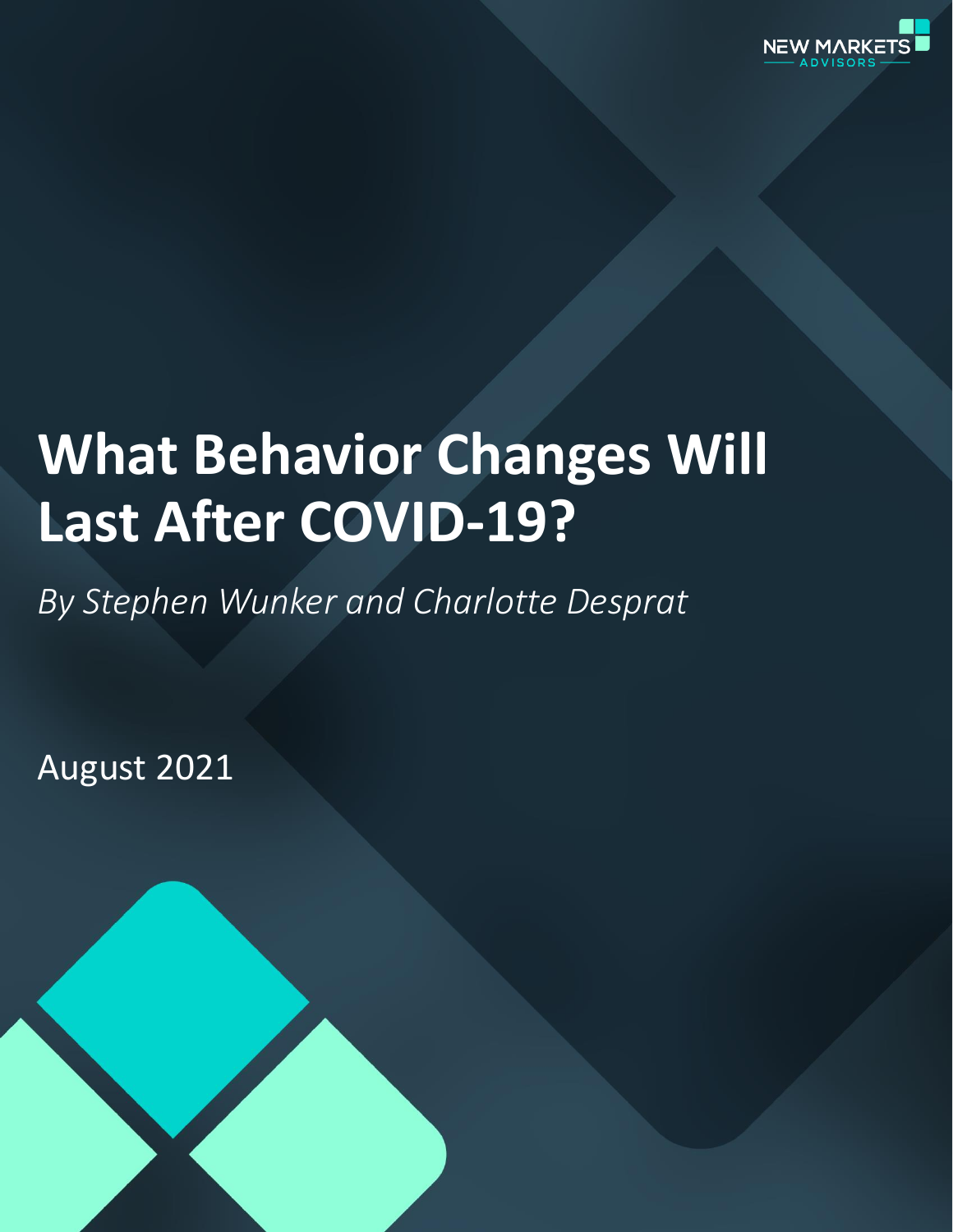

# **When do behavior changes last?**

COVID-19 has forced us to live and work differently. At the onset of the pandemic, our children were taking virtual piano lessons, while in the next room we ran 4-hour workshops with clients. Over a year and a half later, many of us are still working from home and juggling far more considerations than pre-COVID when making travel plans or organizing family gatherings. Health concerns and financial pressures, not just social distancing, are driving fundamental changes in our priorities. Some of the new ways that we shop, sell, and respond to people are cumbersome, but others, perhaps surprisingly, seem for the better.

#### The key question is: **what new behaviors will stick once the crisis passes?**

Fortunately, the tools for assessing new markets apply to understanding which habits will persist. After all, one way to determine the viability of a new market is to evaluate whether traditional behaviors will change. In this paper, we show how to apply these methods to your industry, which you can use to assess whether and how your sales, service, customer experience, and operations will revert to old patterns or be permanently altered.

Our research on how new markets develop shows that **six factors lead to lasting behavior change**. Not all six need to apply to every new market, but the factors reinforce each other – the more are involved, the stronger the impact.



## **Six Factors That Lead To Lasting Behavior Change**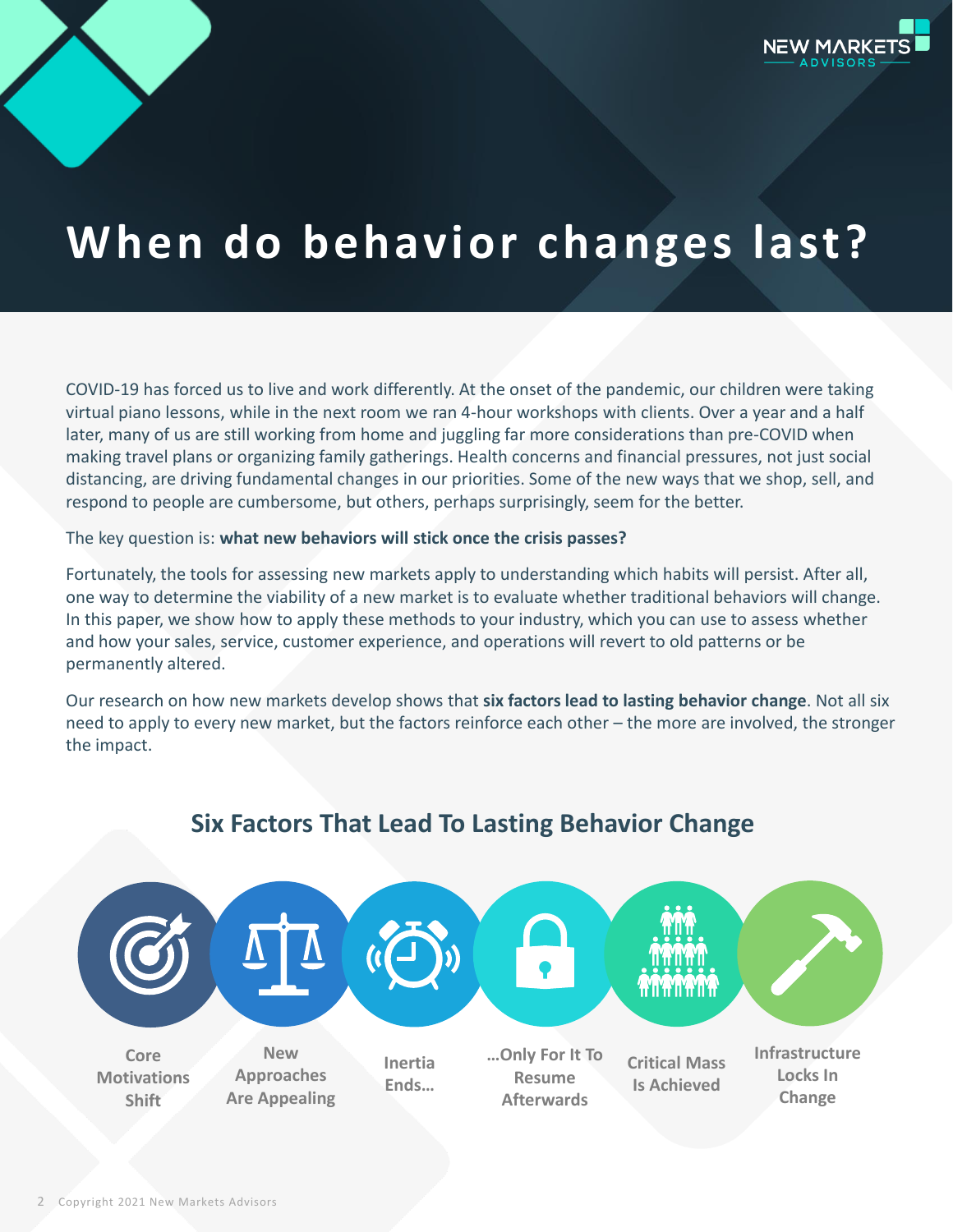

# Core Motivations Shift

In our book *Jobs to be Done*, we describe a tool called the Jobs Atlas (summarized in the graphic below) which helps companies understand the landscape of their customer's priorities. The beating heart is the customer "Jobs to be Done," which are the underlying functional and emotional motivations that cause B2C or B2B customers to act the way they do.

With the coronavirus, we need **to assess whether the importance of key Jobs has shifted in an enduring way. If so, that can become the foundation for distinctive new habits**. The safety of elderly parents, for instance, became more of a priority for many of us in the wake of the pandemic. Even as governments launched their vaccination campaigns in early 2021, the roll-out was slow and left plenty of time for us to worry about the elderly's immunity to variants and the uptick in social activity. Is that because nonstop news coverage forced us to think about it constantly, and our behavior will revert once the newsworthiness passes? Perhaps not, if painful events get seared into our memories, provoking behavior changes such as frequent check-ins and more thoroughly vetting safety protocols before selecting a nursing home.

Unlike the latest runway fashions, customer Jobs to be Done typically do not change year to year. That makes events like the coronavirus – an event so disruptive that it has the power to cause fundamental shifts in core motivations – an eye-opening opportunity for deep-rooted behavior change.

## **The Jobs Atlas**

## Know Where You're Starting From

JOBS TO BE DONE Discover the

stakeholders are looking to accomplish, which are prioritized based on their

### JOB DRIVERS

CURRENT APPROACHES Determine the

stakeholders have adopted, and see where they are experiencing

### PAIN POINTS

*Context on What's Happening Today*

Chart The Destination And Roadblocks

### Identify the

### SUCCESS CRITERIA

stakeholders will use to determine their interest in a new solution

### Investigate the

**OBSTACLES** 

stakeholders will need to overcome for buying or using a new solution

*Stakeholders' Definition of a Win*

## Profit From The Journey

Assess the

### VALUE

of the solutions that your organization might offer

Beat the

### **COMPETITION**

by defining the playing field broadly and using your advantages

*How Demand Becomes a Viable Solution*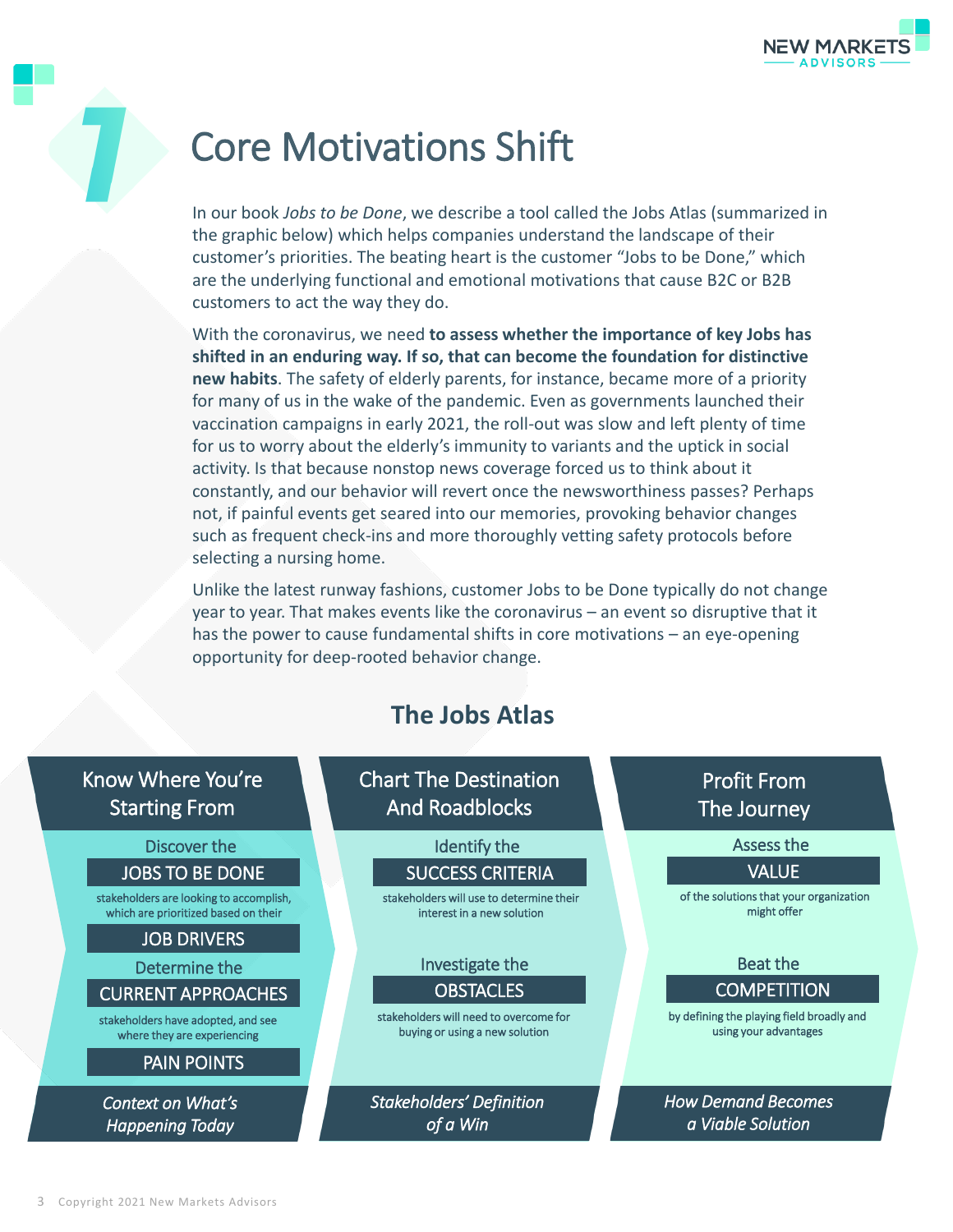



# New Approaches Are Appealing

New behaviors can sometimes surpass the attraction of longstanding old habits, but without a trigger like the coronavirus, people don't experiment. For example, when the London Underground was shut down for 2 days during a 2014 strike, commuters were forced to find other options to get to work. Even though the trains were only out of service for 48 hours, thousands of Londoners (about 5%) never returned to the Tube, having found alternatives that were cheaper, faster, or more comfortable. **Do the new customer behaviors we have witnessed over the last year and a half exceed old behaviors on certain key dimensions, such as cost, speed, or hassle?**

In the Jobs Atlas, we call these dimensions Success Criteria, and we use them to measure how well Current Approaches are accomplishing key Jobs to be Done. **Success Criteria that are poorly addressed can easily spark new behaviors**. For example, in competitive real estate markets such as New York City and Boston, home shoppers have long been frustrated with their options for viewing a property: they either have to jam an obscure two-hour open house window in their schedules, or juggle the calendars of busy realtors and sometimes begrudging current tenants. If on-demand video tours make it more convenient for buyers to view homes – and enable them to view a higher number of options for quick comparison – consumers might prefer this option even after we settle into the new normal.

# KNOW YOUR JOBS TO BE DONE: BUSINESS TRAVEL IN A POST-PANDEMIC FUTURE

In the midst of an event as momentous as a pandemic, it is tempting to attribute every lasting change to COVID-19. This is especially true when the crisis is likely to pass without a clearly defined ending – a slow drag to the finish line rather than a sudden, sweeping victory.

But COVID-19 wasn't the only event we witnessed in the last year and a half. Elections happened, armed conflicts flared up, and global warming carried on, among many others. While each of these phenomena may not have altered our daily life for many of us as dramatically as COVID-19 did, they can influence overarching trends in consumer behavior.

the business travel industry must be clear about customers' Jobs to be Done and corresponding Success Criteria. Take business travel. COVID-19 showed us just how easy it is to conduct meetings remotely rather than in person. While we may suffer from Zoom fatigue, companies are saving a lot of time and money organizing these calls at a distance. However, it would be wrong to say that COVID-19 is the only deciding factor in the future of business travel. Other concerns may come into play, such as climate change. With the proliferation of forest fires and heat waves, we are far more attuned to the reality of global warming, which in turn could impact our willingness to travel by air (especially among younger generations). To compete successfully,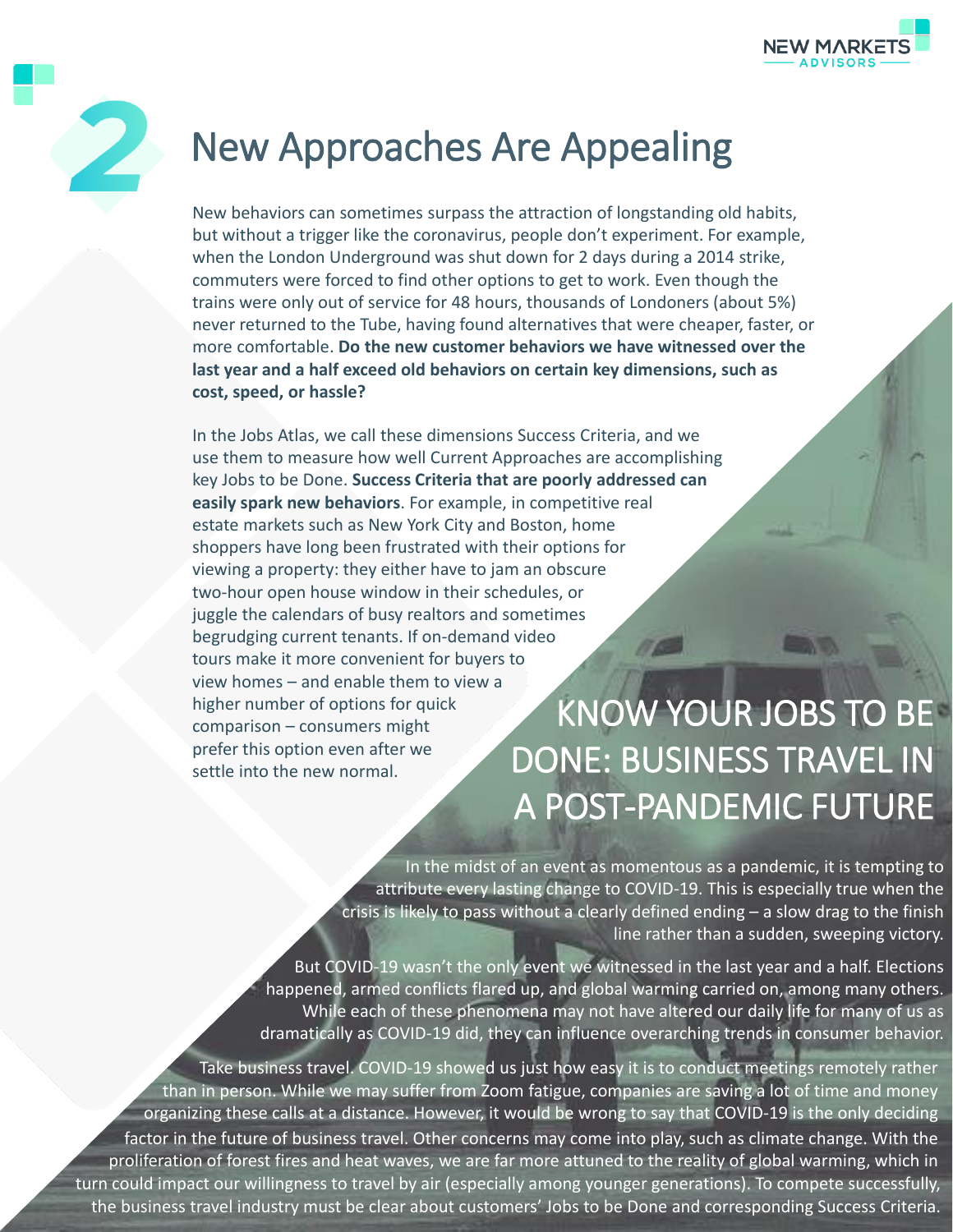



## Inertia Ends…

Inertia – doing things the same way simply because that is the way things have been done – can be one of the biggest impediments to new behavior (we call these Obstacles in the Jobs Atlas). Inertia can impede the spread of even the most stellar ideas. Consider this: indoor plumbing took *4,500 years* to catch on, partly because it required redesigning homes and cities from the ground up. Carrying buckets of water felt easier in the short term.

Using a more contemporary example, ordering pet food online makes a great deal of sense for consumers who are in certain circumstances, such as living far from a pet store, being unable to lift heavy bags, or Requiring special diets. But a sizable percentage report that they haven't done it because they just haven't ever thought about it. For situations like that, **confinement due to the coronavirus has been the greatest inertia-breaker**. Habits have changed, and they may never go back to "normal."



# …Only For It To Resume Afterwards

While the coronavirus has been the force to alter some behaviors, **changing back may not be easy**. Some hospitals, for example, are restricting visits by sales representatives of life science companies because these people might bring disease. Will they be allowed to resume their sales calls? Doing so will require several decision-makers to assent, the hospital may want to survey physicians to see if they prefer the new ways of working, and work habits may need to change for a second time to interact with these sales representatives when they return. Moreover, the life science companies may have embraced virtual sales during this timeframe, and they may seize the opportunity to cut back on expensive in-person visits. These factors may point the way to behavior change that is going to endure.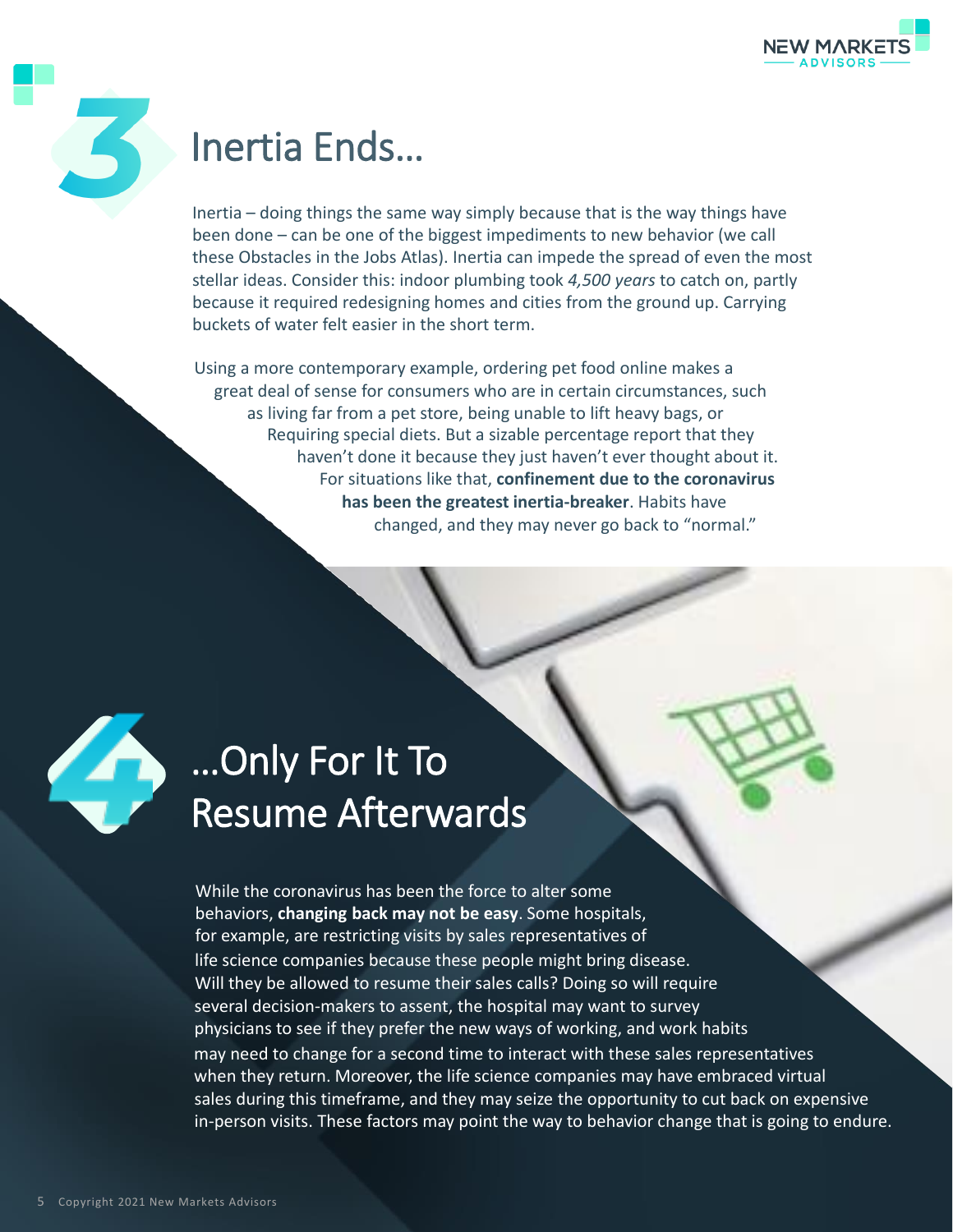

# 5

# Critical Mass Is Achieved

Change also sticks if there is a **critical mass of colleagues who have made the shift, creating network effects**. This may be the case with Netflix's new Party feature, which allows subscribers to watch movies simultaneously with friends and to comment to each other electronically in real-time. Netflix Party gained its first half million users in just one week – a critical mass that can catapult it to becoming a natural place to share entertainment with friends and family in the future.

Equally, critical mass helps people avoid negative impacts from instigating change, such as the potential guilt with being the only remote person on a Zoom call. When everyone is doing it, it's easier to stick with the behavior.



# Infrastructure Locks In Change

Another driver of stickiness is infrastructure. Many of us did not have good equipment for home offices before this crisis, but now that we have invested in a superior set-up, we may prefer to work at home more often. Similarly, if we've paid for home fitness equipment, it is less appealing to renew our old gym memberships. **The upfront costs of these investments long impeded change in behavior, but once we've spent the money it's much more tempting to continue on the new course.** 

# AT-HOME PET GROOMING

Infrastructure isn't all about financial costs and equipment – it can also involve building new skills.

During long periods of COVID-19 confinement, many pet owners were forced to learn how to groom their pets. Sales of grooming products peaked in May 2020, and remain substantially above pre-COVID levels to this day. While their initial forays into at-home grooming may have been difficult, many owners are now skilled and comfortable with this new routine. As we make our way back to the office, pet owners may decide to continue at-home grooming as a way to stay connected with their pet.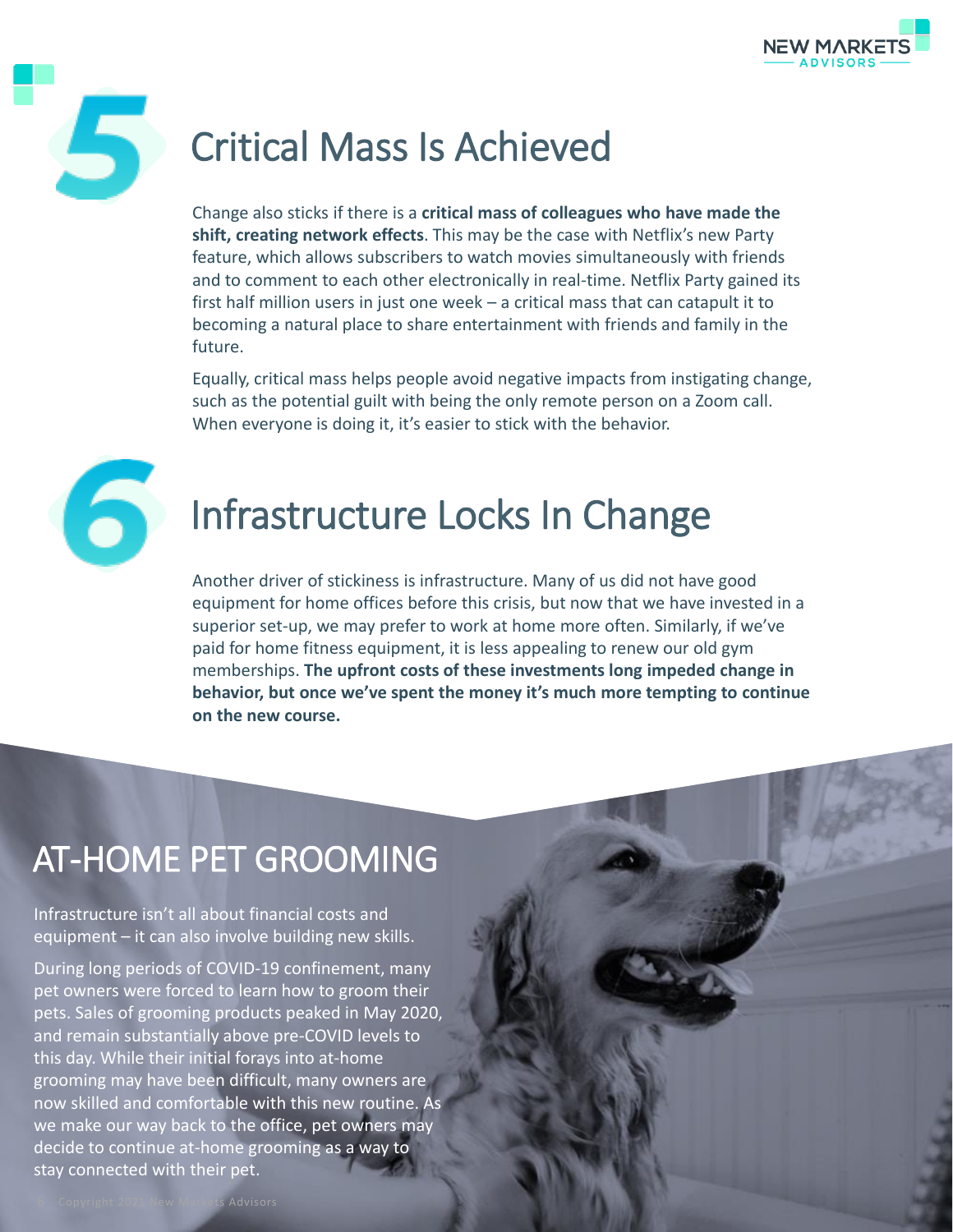

## How research can tell which changes will stick

## **Research Plan For Understanding Changing Customer Behavior**



*video IDIs*

*customers through* 

# *Get deep with*

## **STEP 3**

*Quantify behaviors with an online survey*

### *Examine past relevant behavior changes*

**STEP 1**

### S T F P 1 : E X A M I N F I F A R N I N G S F R O M PAST BEHAVIOR CHANGES

**If your industry has undergone radical shifts in behavior due to previous events, learn what you can from the past**. How was your industry changed by the 2008 financial crisis, or a major natural disaster, or a groundswell of pressure from consumers or policymakers? What forces drove that change? How much reversion was there to old norms once the moment passed, and what types of customers changed back first?

## STEP 2: GET DEEP WITH CUSTOMERS

Understanding the workings of a behavior change requires careful probing of customers, **in a way that adapts to their particular context and doesn't lead the witness**. Particularly when trying to project future habits, it's critical to **avoid over-simplification and excessive rationalization**. To accomplish this, **in-depth interviews**, executed via webcam, are typically the best methodology. They allow you to find out the story behind the behavior changes the customers have undertaken, along with how those shifts interacted with other deviations from normal habits. You can use the **Jobs Atlas** to get a full view of how priorities may have changed, how new approaches stacked up, and what types of inertia were in play. Once you have this view of a customer's landscape, you can then explore specific drivers of change and determine whether that change will stick, or even change further still.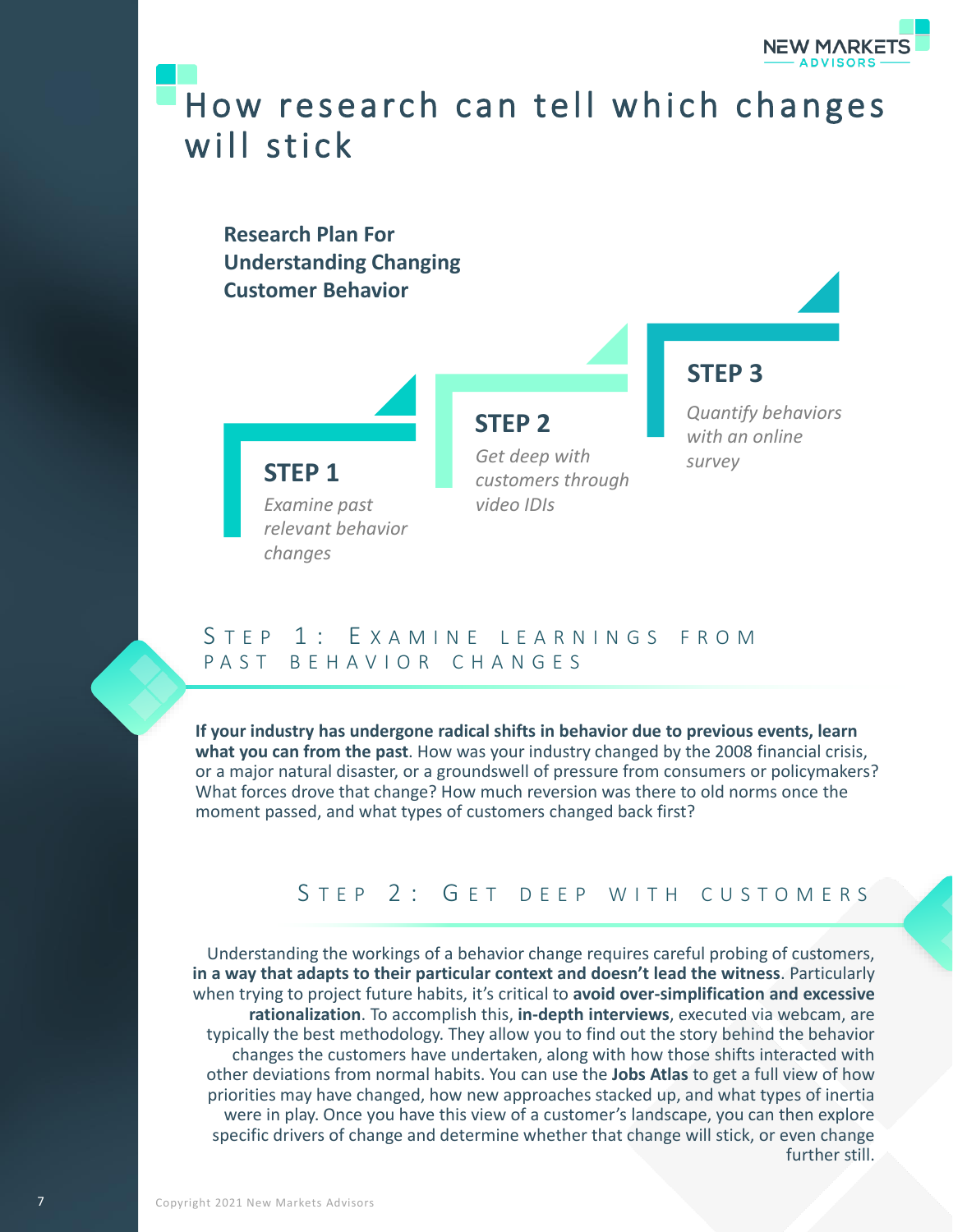

**Don't show your hand to your interviewees too early**.

You want to understand the world through the customer's eyes, without biasing them by inserting what's important to you. Their priority usually isn't the particular behavior change you're most interested in; rather, that behavior is accomplishing or impeding certain Jobs, so you need to get a view of those factors in order to get a realistic picture of how likely things are to shift. At the end of the interview, you can ask your most pressing questions flat-out, but without first getting a nuanced understanding of the customer's context you risk asking the wrong questions in the wrong way.

*You want to understand the world through the customer's eyes, without biasing them by inserting what's important to you*

### STEP 3: QUANTIFY

Last, spread your net to **examine a broader number of customers, and obtain hard data on their habits, priorities, and likelihood of change**. An online survey can do this well. It's best, if possible, to precede the construction of the survey with the work done in Steps 1 and 2, so that you can be certain you zero in on the most important factors, and that you do so in the language that customers actually use.

**The survey shouldn't ask about behaviors in general**, as people don't make actual decisions that way. Rather, they typically put decisions in their context. For instance, they don't determine how much they'll be eating at restaurants overall. Instead, if it's a Saturday evening with the children, they consider how much they are trying to make it special, as opposed to accomplishing other Jobs, and how going to a restaurant stacks up against other realistic alternatives. **Survey questions can determine the prevalence of the Job, as well as the Drivers** (attitudes, long-term context, and short-term circumstances) that make it most relevant. In doing so, the survey enables a reality check on projections of behavior change, since the behaviors have to map to critical Jobs if they are actually going to persist.

*Behavior shifts are often a social phenomenon… People tend to change in groups*

To capture the drivers of change, the survey can ask how the customer's decision once the pandemic passes might be different than the period before coronavirus. If there is indeed a distinction, the survey can then probe on the specific reasons why views have shifted, and how firmly they've changed. Oftentimes, **customers won't be able to accurately predict their behavior in the future, but it's more feasible to ask about how their Jobs, Drivers, Success Criteria, and Obstacles will vary from the present**. This data can also help determine the scale of change that will occur, and for which segments of the customer population.

Behavior shifts are often a social phenomenon, whether the customer in question is an individual or an enterprise. **People tend to change in groups**. Surveys are key tools for assessing whether a critical mass of customers will persist with the new normal or go back to their old ways.